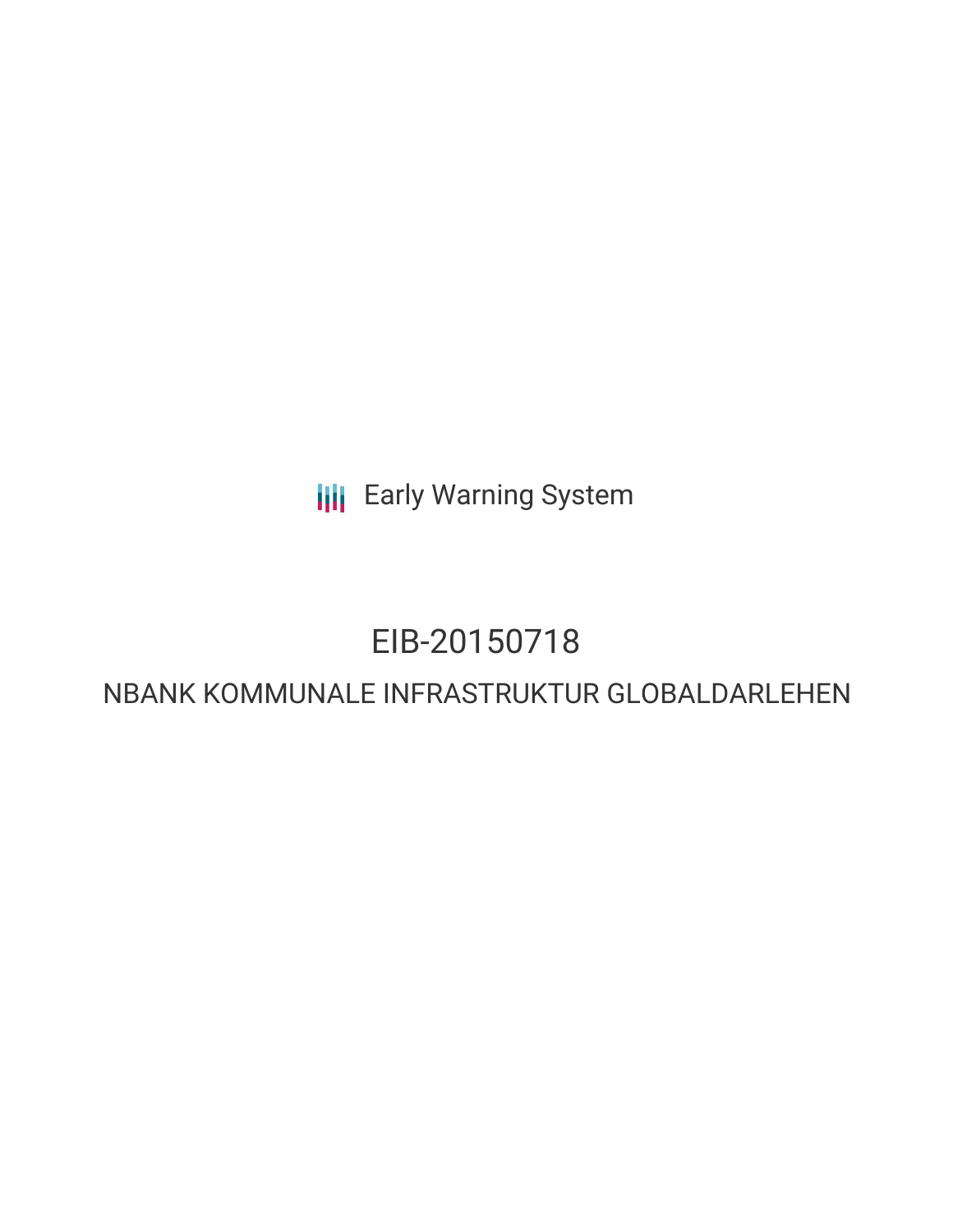

## **Quick Facts**

| <b>Countries</b>               | Germany                                                                        |
|--------------------------------|--------------------------------------------------------------------------------|
| <b>Specific Location</b>       | Lower Saxony                                                                   |
| <b>Financial Institutions</b>  | European Investment Bank (EIB)                                                 |
| <b>Status</b>                  | Approved                                                                       |
| <b>Bank Risk Rating</b>        |                                                                                |
| <b>Voting Date</b>             | 2016-06-27                                                                     |
| <b>Borrower</b>                | INVESTITIONS- UND FOERDERBANK NIEDERSACHSEN (NBANK)                            |
| <b>Sectors</b>                 | Construction, Education and Health, Energy, Finance, Infrastructure, Transport |
| <b>Investment Type(s)</b>      | Loan                                                                           |
| <b>Investment Amount (USD)</b> | $$55.09$ million                                                               |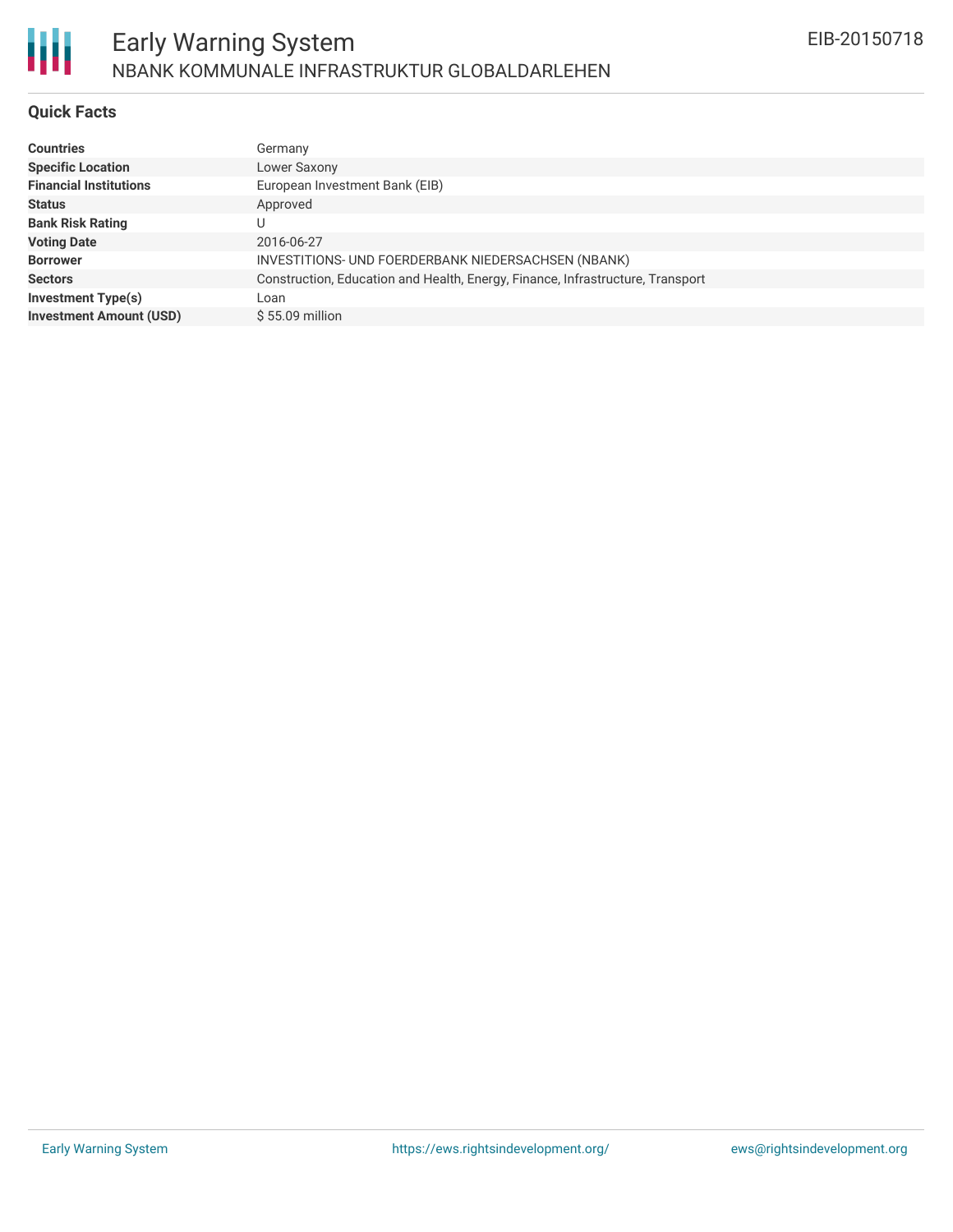

# **Project Description**

This project finances smaller-scale infrastructure projects in many priority areas such as renewal and regeneration (including health) in rural and urban areas, knowledge economy, energy efficiency, and sustainable transport.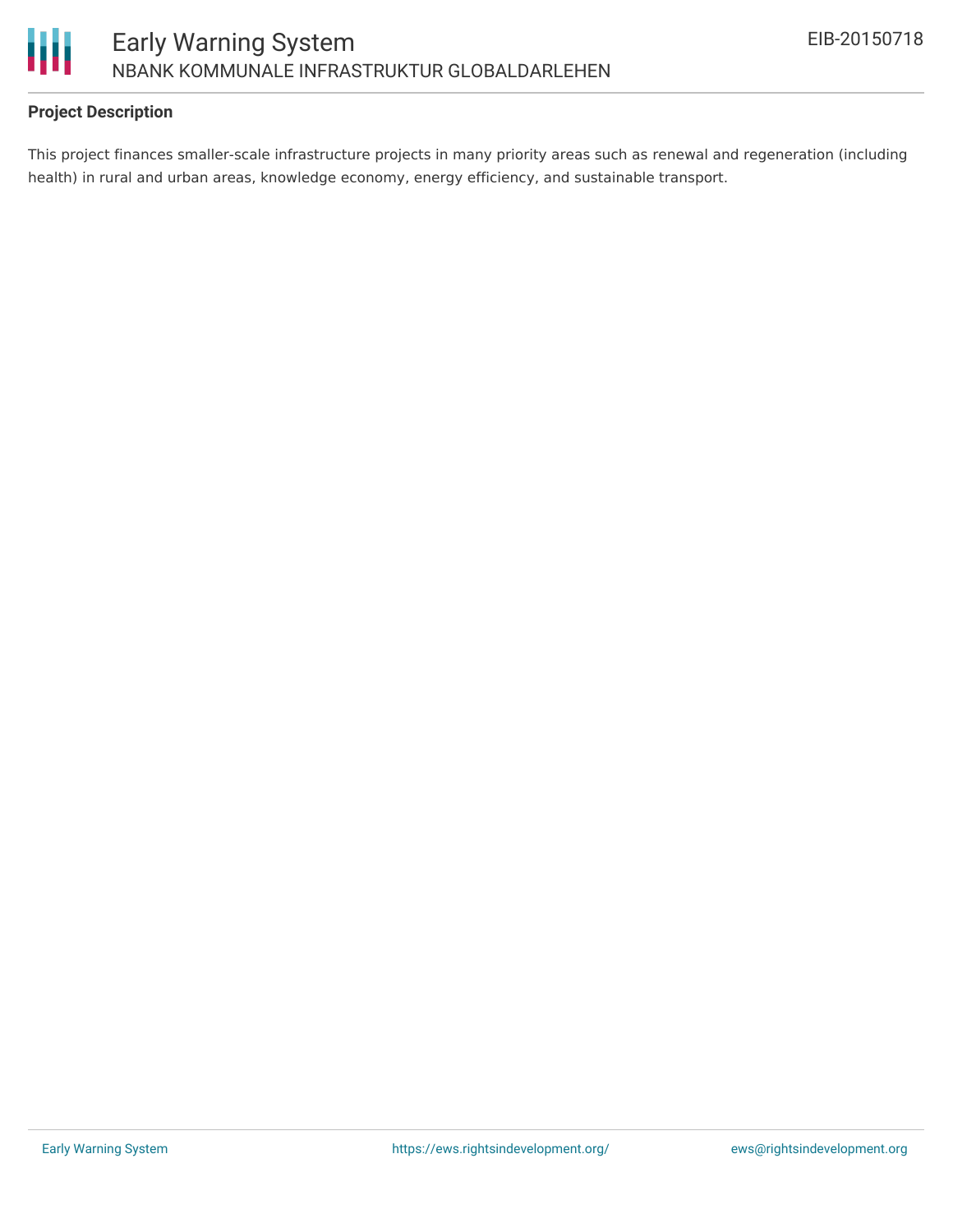## **Investment Description**

European Investment Bank (EIB)

This project comprises of a multiple beneficiary intermediated loan for the public promotional bank of the German federal state of Lower Saxony (NBank).